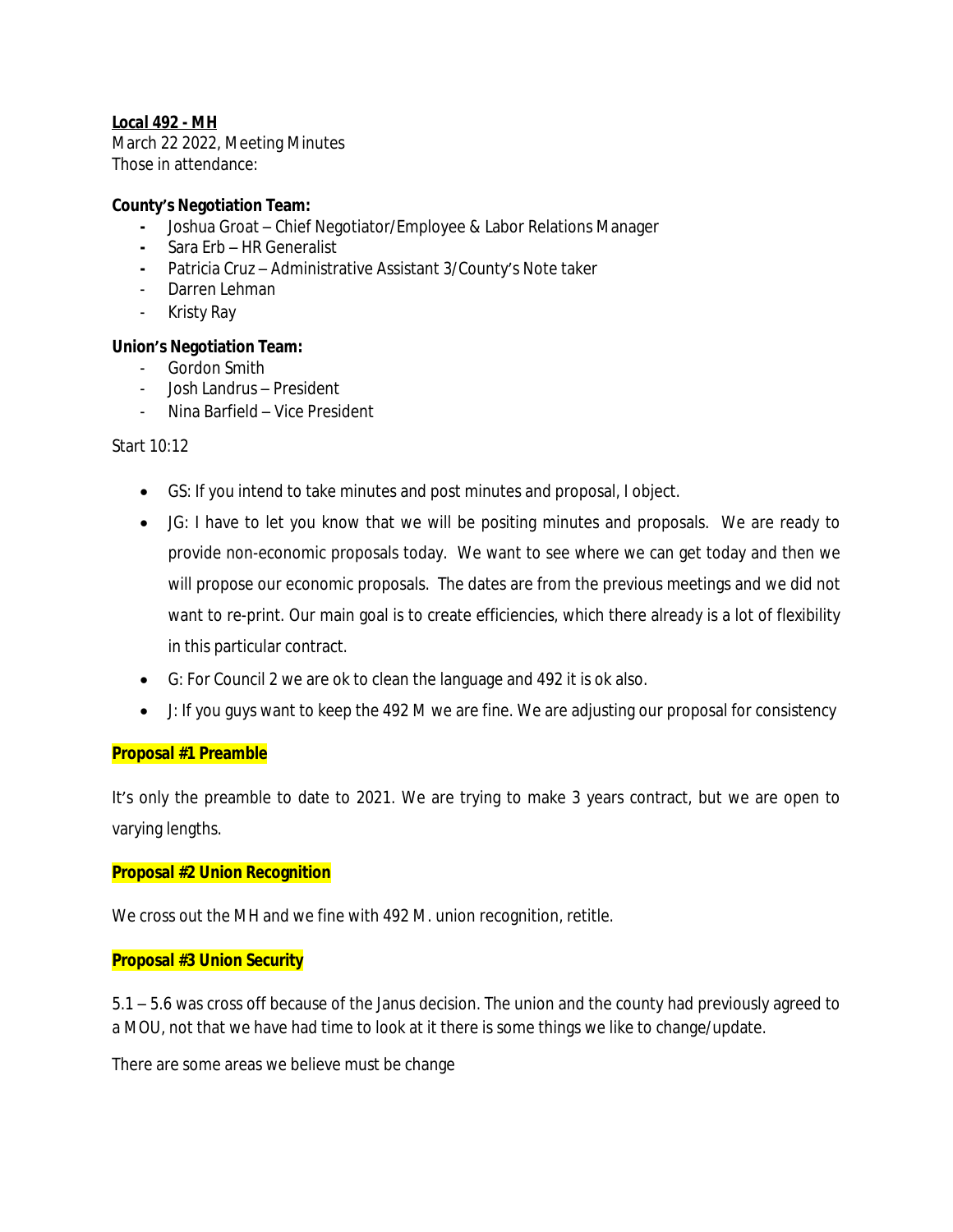Page 4 – about the County remain neutral about Union. The next changes in page 5 – county will provide the acknowledgement to the county from the new members, we think this should be the opposite, the union provide to county. Updating language from RCW for what is considered a notification.

We are proposing to cross out about Payroll sending the union dues authorization to the Union. We believe this is a Union responsibility and the Union should be sending the County the authorizations.

We cross out the birthday and address. It is employee responsibility. If they want to, they can provide this information to the Union.

The Employer and Union should have to do the exactly the same and both should keep records that are available to the other party for review.

On page 6, new hire orientation – we do not believe that it is a place to the Union conduct the new employee orientation to the union, that is something Union should be in another day. We are still ok with 30 minutes, but separately.

5.7 – Simplify the definitions of our employee. 5.7.1 – we add the probation period may be extended to account for any unpaid leave of absence that the employee may take.

5.7.2 – I know some area has different schedule, but across the County, definition of full time employee is any more than 37.5 hours. Those who work less than 37.5 will considered percentage employee.

## **Proposal #4**

Change 30 minutes of absence. All the absence for Union should be documented

7.3 – We are proposing to be without pay.

The next change 7.3.1 – cross out and propose one 1 individual be allowed to be intend to the Union activities.

### **Proposal #5 Annual Leave**

We are not doing it by days, but by hour, and for those who work 37.5 will be the accruals. We did for 37.5 and 40.

9.3.2 We cross the 40 working days and add 300h for 37.5 employees or 320h for 40h employees.

And we did the same at 9.7. clean up and add the same hours.

### **Proposal #6 Sick Leave**

10.1 a 10.1. we converted days for hour.

10.8 bereavement we do not believe should be in the sick leave article but in the leave of absence article

10.9. We cross out because we don't believe should be in here.

10.10 it's an insurance issue and language is in the insurance article.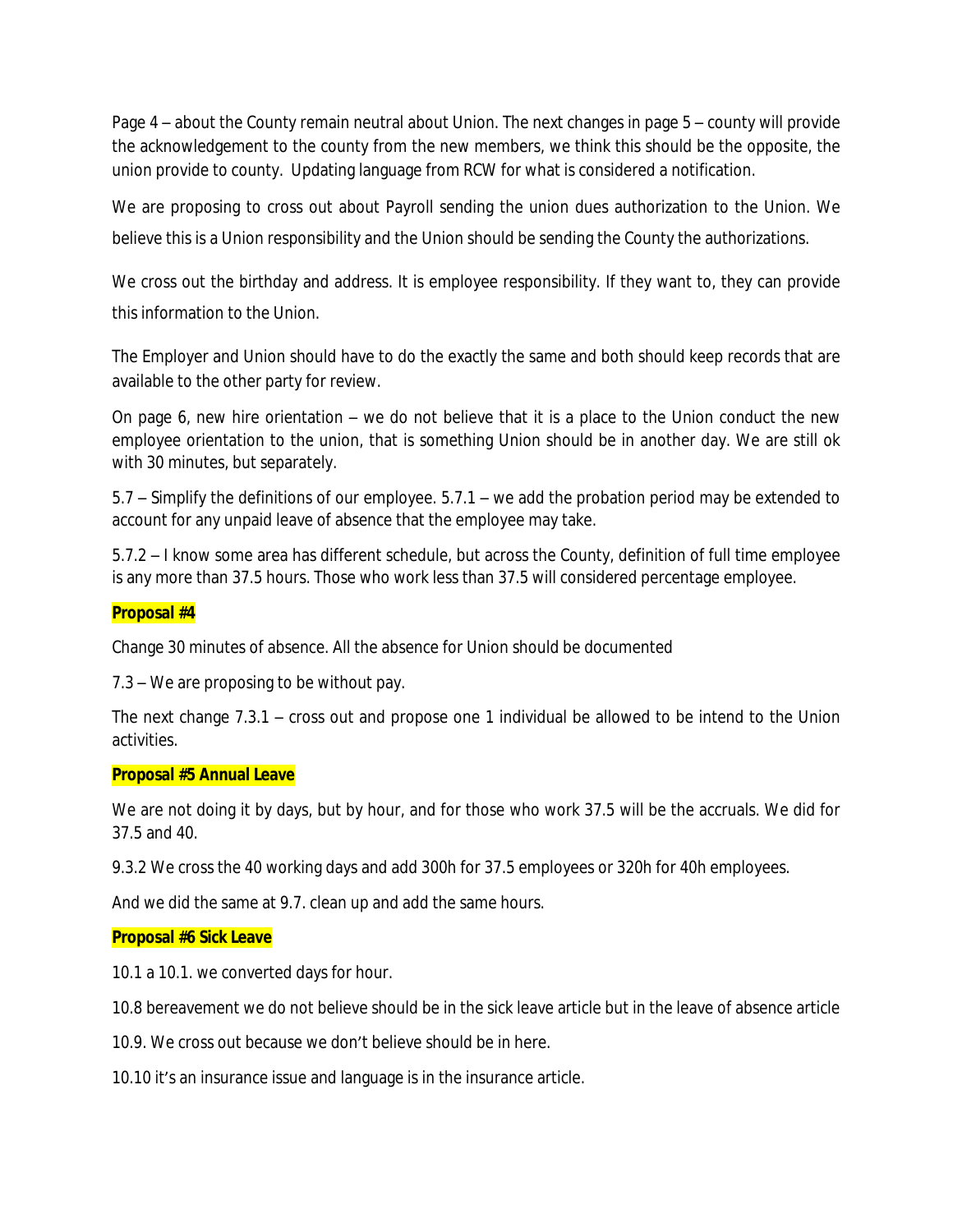#### 10.21 – we want consistency

### **Proposal #7 Hours of work**

Crossed off original language and added in MOU language

12.3.1 – paid leave, all hours considered part of OT, but changed to not being part of OT calculations.

Any Questions?

### **Proposal #8 Leave of absence**

The first we cross (read and add) should not be in that language. We think we remain the laws and policies.

13.3.2 We want to make clear; some people work in different shift and they are going to be able to make their time. Easily done in 8h.

13.3.3. To make consistency. If all employees sent home because County shout out, and if they are available to work from home, they keep their payment or

13.5 – Where we believe the Bereavement leave should be and has no changes

### **Proposal #9 Seniority**

We are just change the hours for month.

article 16 – first 2080 changed to 12 months. Unpaid LOA – extend

# **Proposal #10 Discipline And discharge**

17.3 – You follow HR aspect.

17.6 – We just want to make clean and under that language we can have consistency (that why we add severe).

### **Proposal #11 Grievance Procedure**

Main idea is clean the language. Change for Labor Relations. I do see reason to mail, only e-mail.

18.3 We are adding some information's to make clean.

The big change it is 18.6 (please see proposal language.). We do not want grievance sitting at hr. We just want this finish immediately or will have 45 days.

- G: For termination, 2?
- J: No, those can take months. We are saying suspension and discharging. We expect you to file a grievance once something is discovered so that we can fix. Not hold onto it for a payday later.
- GS: is this for termination grievances as well?
- JG: last line clears up that. They would get full back pay, or what arbitrator states

# **Proposal #12 Layoff and Recall**

Clean the language.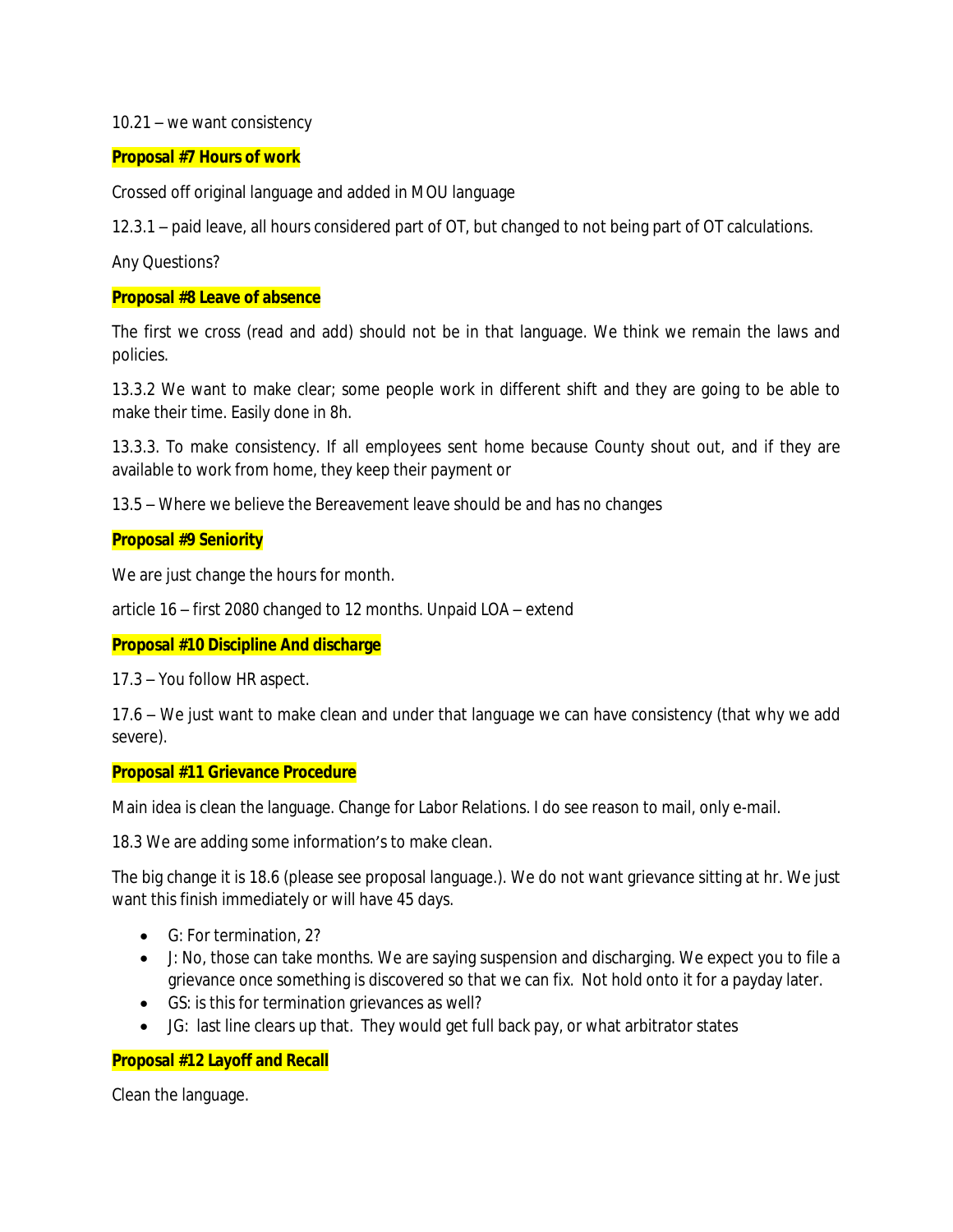19.2.3 For some reason that language doesn't make sense of the employee refuse a recall? We do not understand that language. If we recall you there is not an option for you to refuse but still have one more

- G: In the case of it is out of you position. my understanding is if you are recalled to something other than what you had been in
- J: We can change and make clearer.

Page 26 just clean the language.

## **Proposal #13 General Provisions**

20.2.1 – HR doesn't care that the department has a file for the employee, but the official will be HR. Civil Service can have a file that is inactive though.

20.3 – dress code – just follow the policy.

20.4 – Forgive us if we are going to far. The only we think was Nurse and it is why there.

G: We going to talk

20.6 – Mileage – the

20.9 – We add that language its just saying allowed the County supervised to step in and help in some situations - like lunch time, of 15 minutes. If we need because some people are in absence.

## **Proposal #14 Information Requests**

Just trying to make it clear on who can make a request for information.

### **Proposal #15 Lockout and Strike**

This is new language in case of illegal strike. One thing we agree on is that there isn't recourse outlined if employees do strike.

So, if the employees strike, the Union agrees to do everything it can to stop the strike and the County won't hold the Union liable for any damages.

We are not trying to take of the Union any right. With that language we are definitely willing to listen.

### **Proposal #16 Authorized Agents**

Just clean up

### **Proposal #17 Savings Clause**

We don see need to have that language there

### **Proposal #18 Effective date, contract period and changes.**

Updating signature page, who is signing. May need to add a line for Mike Sparber to sign. The signature page and clean up and who has to sign.

## **Proposal #19 Appendix B – Normal (Lag) Pay**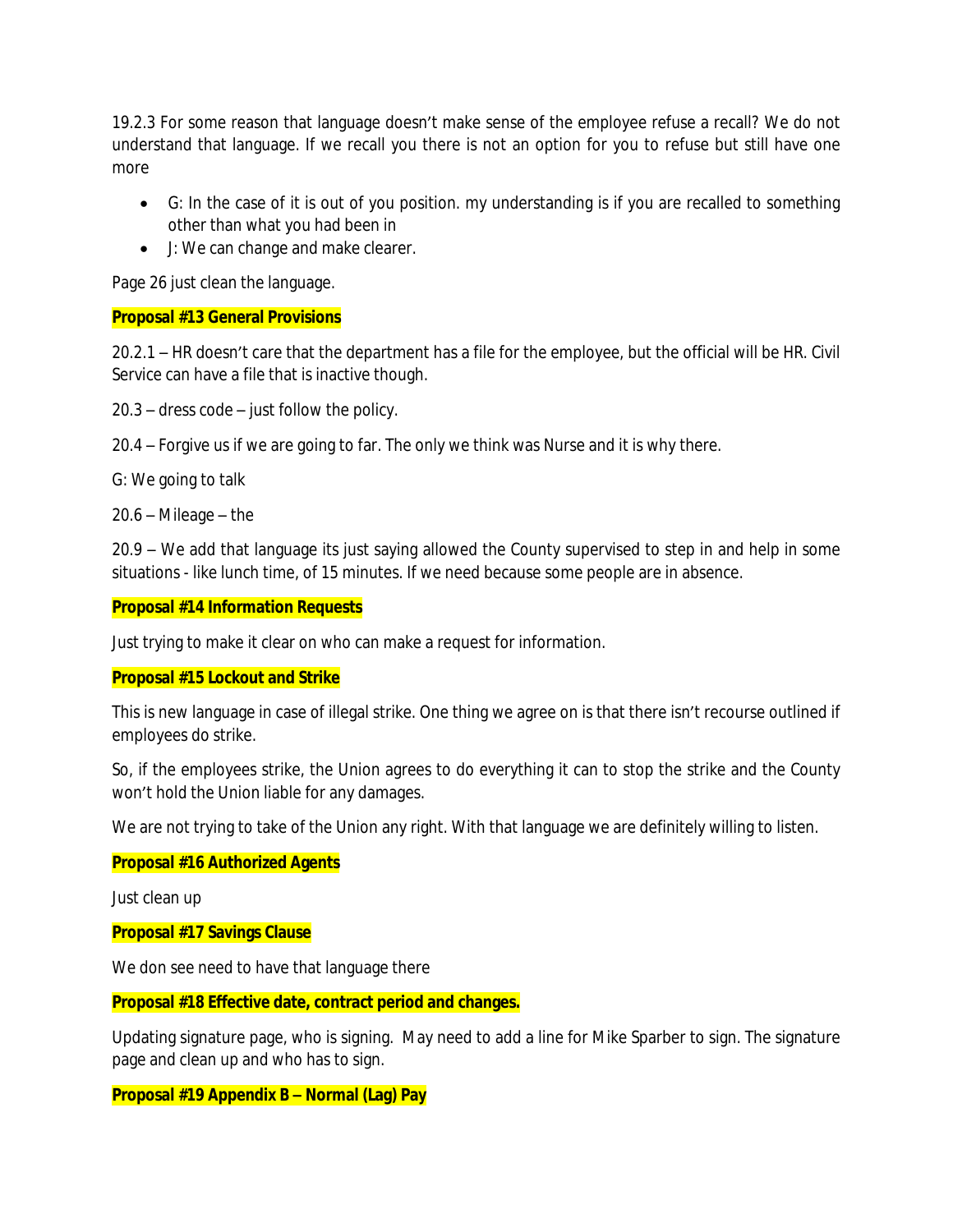This has been a topic for years. You has the new CEO, Ashley.

This will probably change and if you guys want to leave this for the end. But just you guy know lag pay, we have the ability to correct, and people use the PTO. We are having problem and want people to be paid appropriately.

Will be every 2 weeks. We don't know if will be positive if the system going to help.

• Sara: the biggest part you always going to see in you pay check the over time in the next month.

County recognizes that some employees live paycheck to paycheck so there will be something in place to help bridge those employees.

No questions from Union.

## **Gordon gave us their proposal**

Since you have seen this before, our primary interest is in the economic realm, no interest to go backwards, considering current CPI's we think ours is reasonable.

**Proposal #1** - Terms of Contract: Length of contract there sounds like options so we can discuss

**Proposal #2** Wages - Since you have seen this before, our primary interest is in the economic realm, no interest to go backwards, considering current CPI's we think ours is reasonable.

**Proposal #3** – Medical Benefits to remain the same

**Proposal #4** – Wage Study – The contract was closed

**Proposal #5** – Modify Article 15.13 Retention Bonus as follows - For retention back to the annual. A retention bonus, for every year rather than every other

**Proposal #6** – Service Enhancement Pay - All it is about retention. A retention bonus, for every year rather than every other.

**Proposal #7** – HRA/VEBA- we have had this at CDA for about a decade and they really like it

**Proposal #8** – Modify Art 10.8 Bereavement Leave as follows - Expand on bereavement leave, no issue moving to LOA section. Add parent and out-of-town restrictions does not apply in the case of the death of a spouse, parent, or child.

**Proposal # 9** – Modify Art 18 – Grievance Procedure 18.1.3 - Trying to level playing field for both parties with time frames. Add Union's grievance remedy shall be granted.

**Proposal #10** – Juneteenth – Add Juneteenth as an additional personal.

**Proposal #11** – Add to Art 8 – Holidays 8.1 – An additional holiday for a Departmental consistency

**Proposal #12** – COBRA – Extend to 60 months

**Proposal #13** – Add to Art 10 – Sick Leave – convert up to 75 hours of sick leave to annual leave.

**Proposal #14** – Modify Art. 8 – Holidays 8.2 - Cover Holidays (governor and president)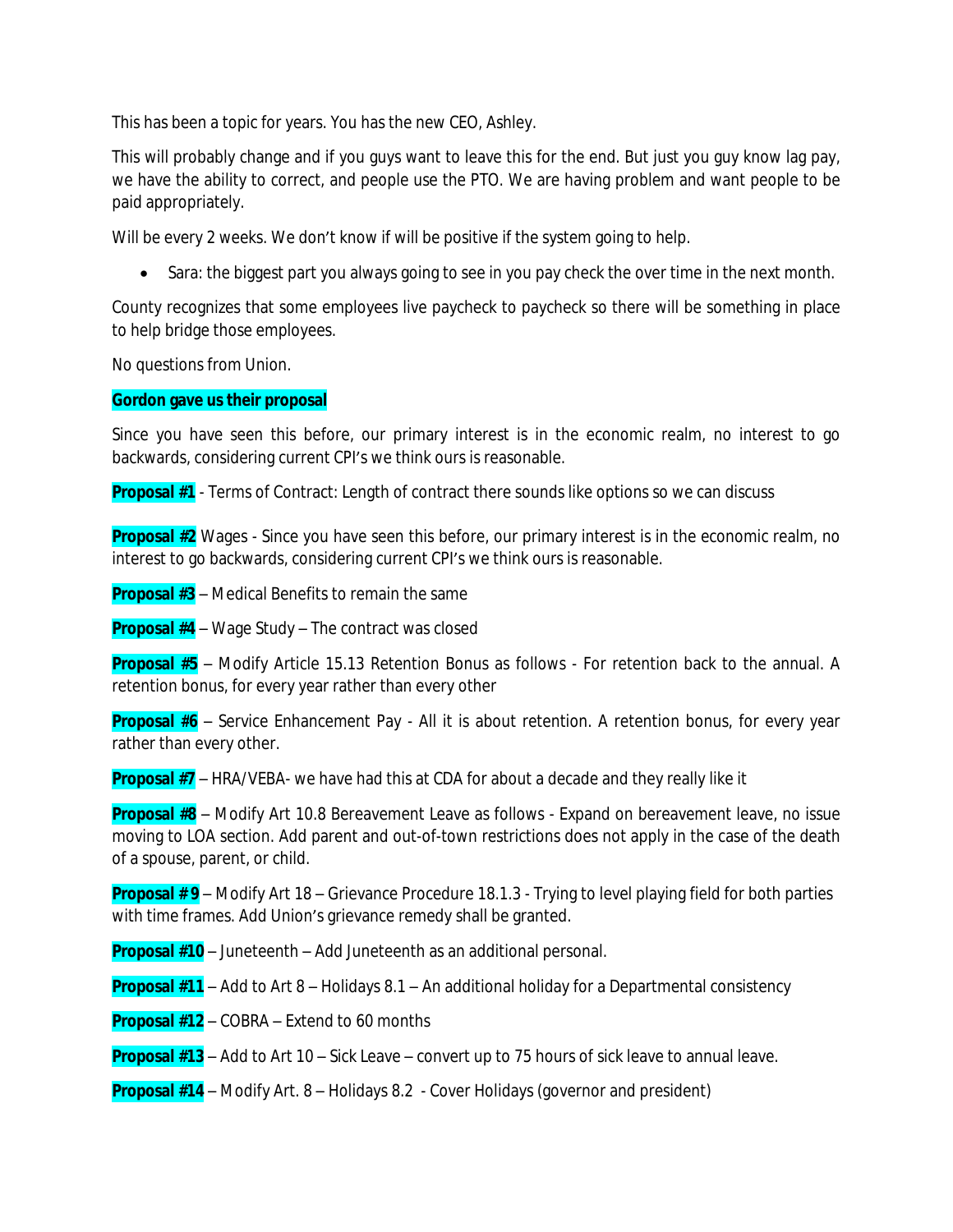## **Proposal #15** – Add to Art 15 – wages 15.5: 15.5 – Add FTO language

**Proposal #16** – Replace art 12 – Hours of work, section 12.2.1 with " For employees, the work schedule shall be 80h of work per work period. Employees shall be schedule off at a minimum of 2 consecutive days.

- JG– Enhancement pay is that in lieu of longevity
- $\bullet$  GS No it is in addition too,
- $\bullet$  JG nothing in here I am surprised by,

So we are slated to be done at 1:00 today, do you have time to get back to us today?

GS – give us about a half an hour.

#### **Reconvene – 11:47**

Gordon started saying their response to the Proposals

- **Prop #1 –** Housekeeping we are fine
- **Prop #2** We are fine
- **Prop #3** We are keeping, page 6, 5.3 we can agree. 5.4 is open. 5.7 it is agreeable.
- **Prop #4** 7.1. We are ok to strike 30 minutes or more
- Page 8 the changes 7.3 we are open for now
- **Prop #5** 9.7 longevity (everything in non economic proposal 5 is fine)
- **Prop #6** 10.1 and 10.1.1. TA'd ok with moving bereavement but our counter on language

10.21 TA

**Prop #7** 12.2.1 we TA

12.3.1 we rejecting

**Prop #8** 13.1 we agreeable to

13.3.2 and 13.3.3 still open

**Prop #9** 16.1.5 – we agree

**Prop #10** we agree with the clean

17.6 we agreeable with additional

**Prop #11** 18.1.2.6 we fine

18.3 we are fine page 23

18.6 – we are open

**Prop #12** 19.1.1 housekeeping